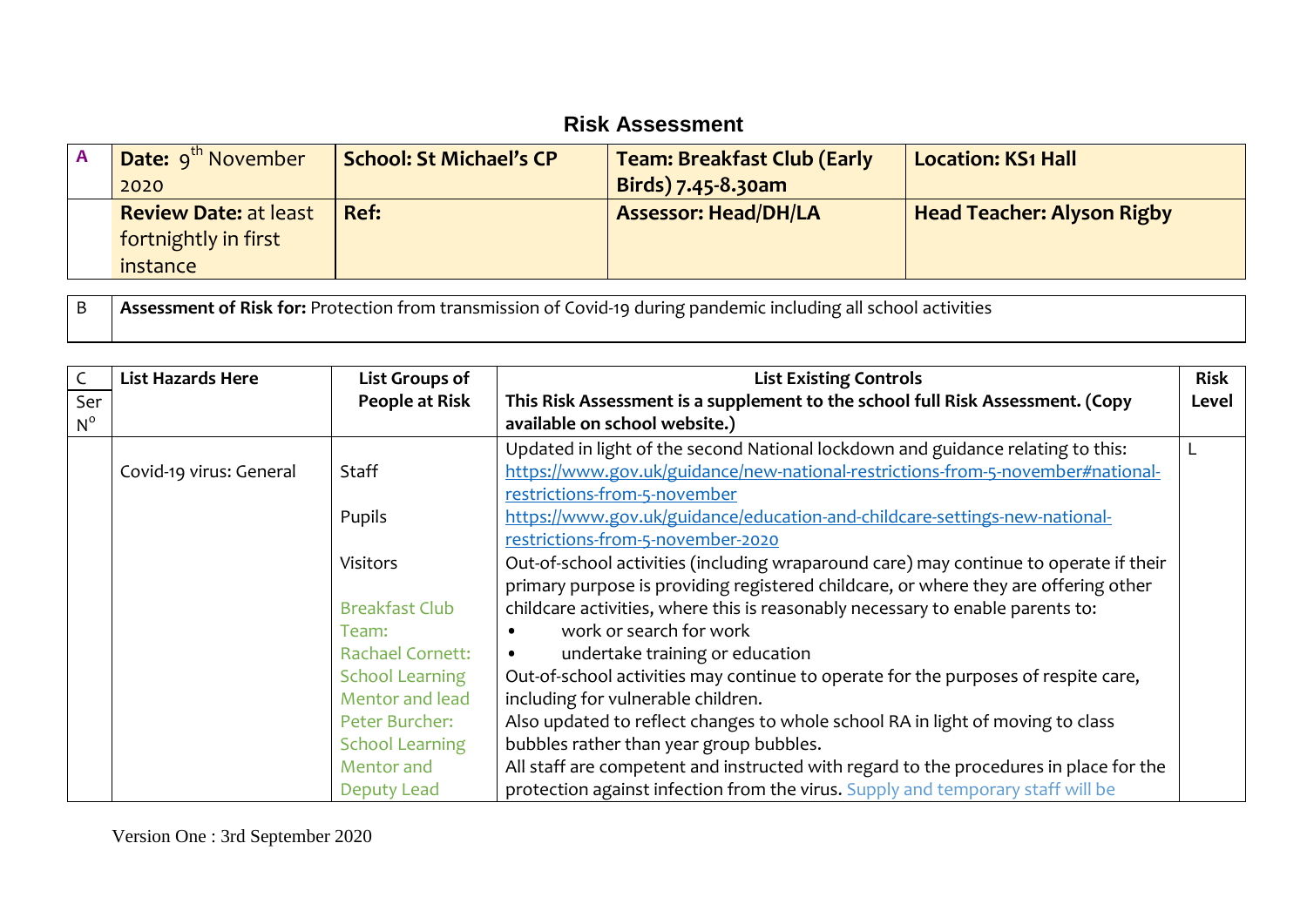|  | Karen Miller:                                  | informed of procedures through a leaflet.                                                                                  |  |
|--|------------------------------------------------|----------------------------------------------------------------------------------------------------------------------------|--|
|  | HLTA, Play worker                              |                                                                                                                            |  |
|  | <b>Christine Collins:</b><br>LSA, Play worker, | Implementation of School Visitor's Policy (LA Model)                                                                       |  |
|  | <b>Rachael Dooley:</b>                         | There is adequate supervision, where required, to ensure procedures are correctly                                          |  |
|  | Play worker and                                | adhered to. School timetable planned for Sept 20 complies with tis action.                                                 |  |
|  | <b>Food Prep</b>                               |                                                                                                                            |  |
|  |                                                | Liverpool City Council COVID-19: Personal Protective Equipment (PPE) Policy                                                |  |
|  |                                                | Reference School infection control risk assessment: the school's infection control                                         |  |
|  |                                                | risk assessment was reviewed June 2020 and will be followed throughout.                                                    |  |
|  |                                                | Pupils and staff who are symptomatic or who have household members who are                                                 |  |
|  |                                                | symptomatic will not be allowed to attend school and will be requested to isolate as                                       |  |
|  |                                                | per national guidance.                                                                                                     |  |
|  |                                                | Parents/Carers: as part of weekly newsletter: will be informed that if their child/ren                                     |  |
|  |                                                | or a household member are exhibiting any Covid 19 symptoms will not be allowed in                                          |  |
|  |                                                | school and they must inform the school. (Newsletters shared via App and website).                                          |  |
|  |                                                | Test and Trace guidance leaflet also shared.<br>Parents/Carers provided with a RE-opening booklet which also includes this |  |
|  |                                                | information.                                                                                                               |  |
|  |                                                | A tailored 'BC' leaflet will be shared with all parents detailing practice and                                             |  |
|  |                                                | procedures to keep all staff and children safe.                                                                            |  |
|  |                                                |                                                                                                                            |  |
|  |                                                | Managers must also review all of the following applicable individual risk                                                  |  |
|  |                                                | assessments where relevant:                                                                                                |  |
|  |                                                | New and expectant mother - NA                                                                                              |  |
|  |                                                | <b>Extended duty of care</b> – all complete in consultation with staff member and a                                        |  |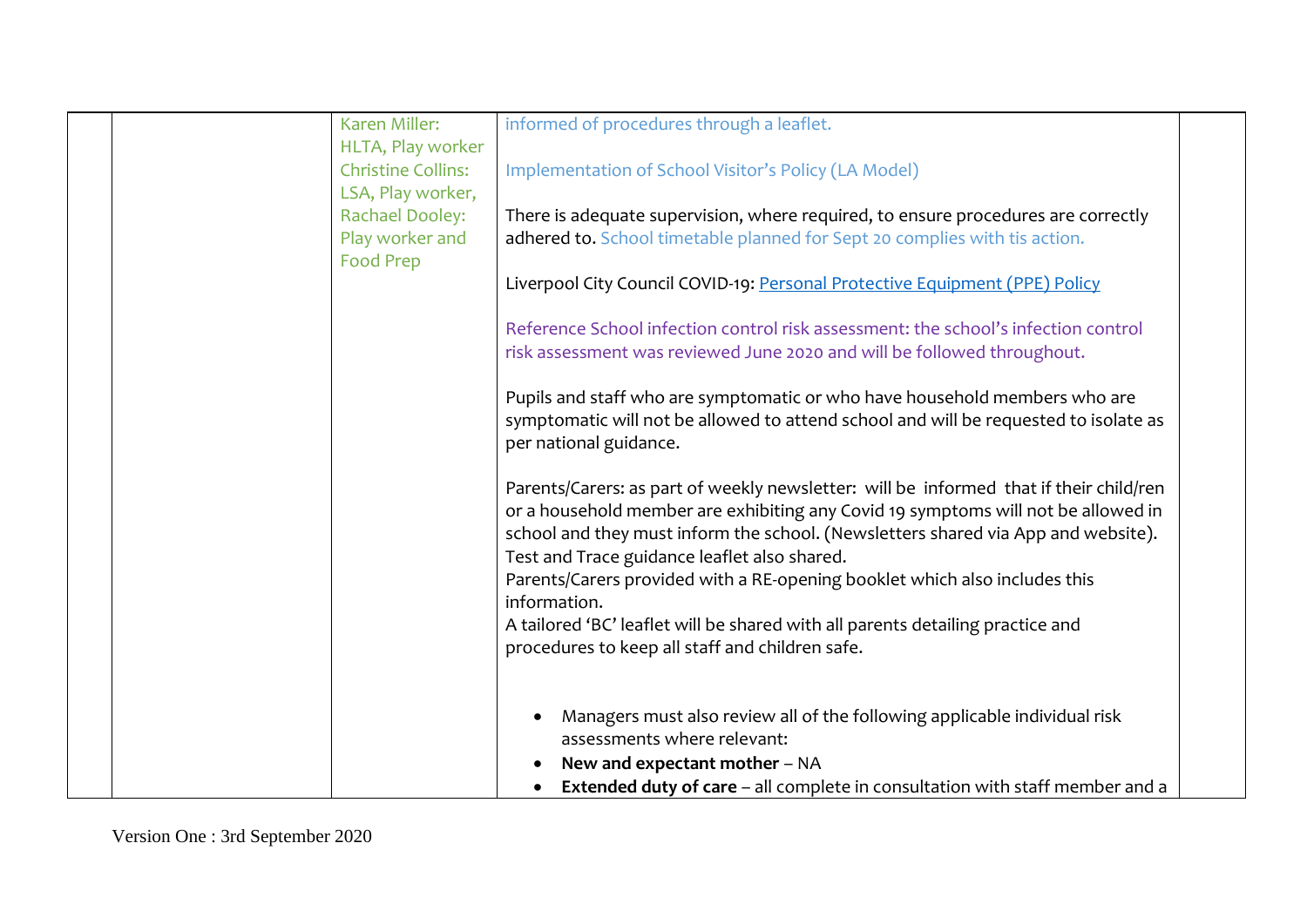| fortnightly review date set.<br>Stress - any staff experiencing increased levels of stress/anxiety will be<br>offered professional online counselling support funded by school and offer to<br>meet with a LT member confidentially for them to explore further and<br>appropriate support.<br>Individual Pupil assessments: If any child/ren are struggling to maintain SD<br>within the class environment the teacher is to direct additional staff member<br>to support this by eg: taking the children to have a rest/movement break.<br>All identified pupils with additional needs will have a personal RA.<br>Each staff member is responsible for being familiar with and adhering to<br>individual RA. (provided by NB or MH) |
|----------------------------------------------------------------------------------------------------------------------------------------------------------------------------------------------------------------------------------------------------------------------------------------------------------------------------------------------------------------------------------------------------------------------------------------------------------------------------------------------------------------------------------------------------------------------------------------------------------------------------------------------------------------------------------------------------------------------------------------|
| Covid-19 specific extended duty of care risk assessment considered and carried out<br>where relevant for all staff and pupils meeting the following criteria:<br>• Vulnerable member of staff and/or pupil who has received a Government<br>shielded letter.<br>Staff who have an extremely vulnerable household member.<br>Staff who live with a vulnerable person<br>$\bullet$                                                                                                                                                                                                                                                                                                                                                       |
| Formal process in place for manager/colleagues to contact the person if required, as<br>detailed within applicable risk assessment above.                                                                                                                                                                                                                                                                                                                                                                                                                                                                                                                                                                                              |
| Manager to regularly update and inform staff re government guidance regarding<br>covid-9 controls required:<br>• Gov.uk https://www.gov.uk/                                                                                                                                                                                                                                                                                                                                                                                                                                                                                                                                                                                            |
| Public Health England https://www.gov.uk/government/organisations/public-<br>health-england<br>Department for Education                                                                                                                                                                                                                                                                                                                                                                                                                                                                                                                                                                                                                |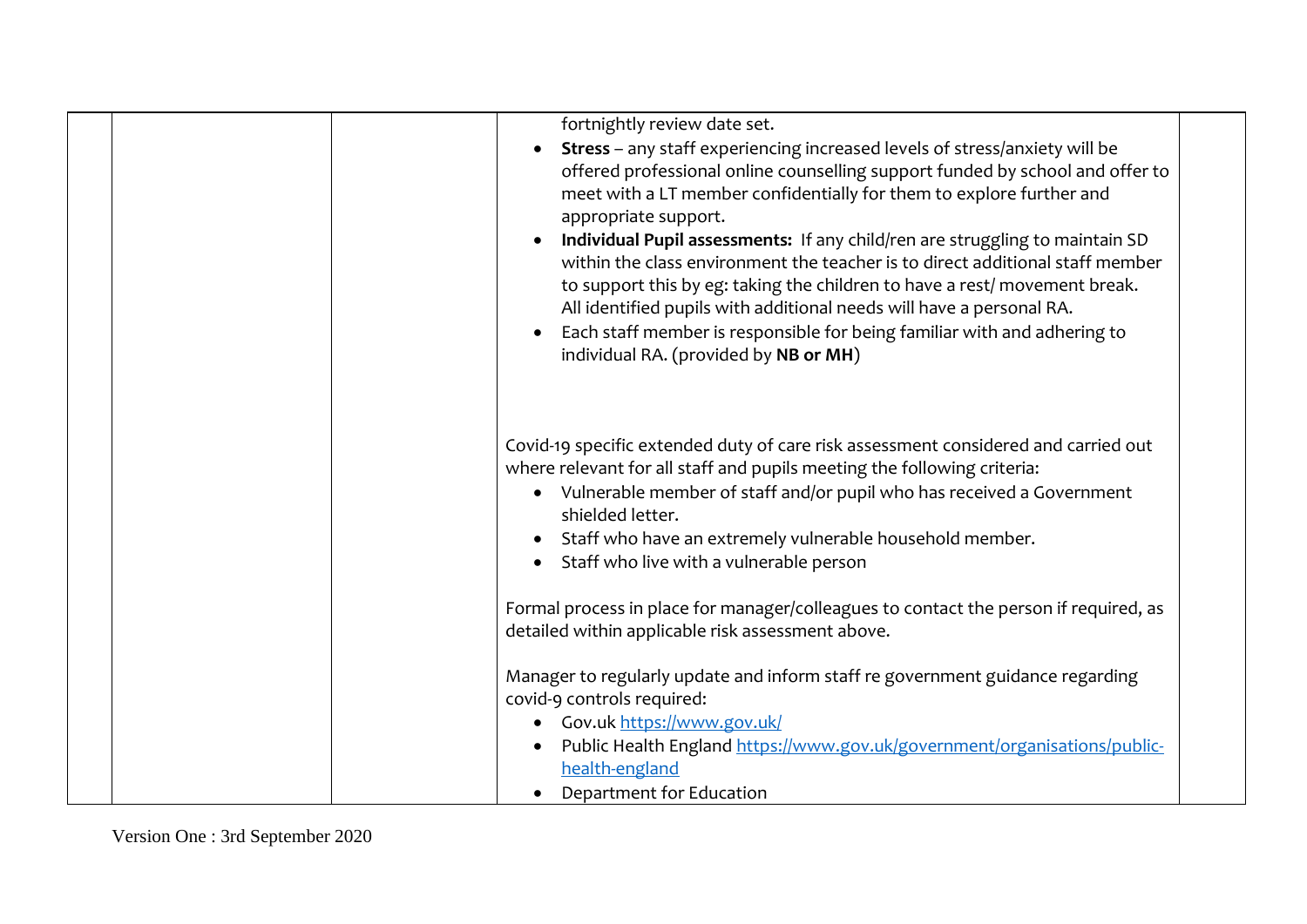|  | https://www.gov.uk/government/collections/guidance-for-schools-<br>coronavirus-covid-19#day-to-day-running-of-a-school                                                                                                                                                                                                                                                                                                                                                                                                                                                                                                                                                                                                                                                        |
|--|-------------------------------------------------------------------------------------------------------------------------------------------------------------------------------------------------------------------------------------------------------------------------------------------------------------------------------------------------------------------------------------------------------------------------------------------------------------------------------------------------------------------------------------------------------------------------------------------------------------------------------------------------------------------------------------------------------------------------------------------------------------------------------|
|  | Health and Safety Executive https://www.hse.gov.uk/                                                                                                                                                                                                                                                                                                                                                                                                                                                                                                                                                                                                                                                                                                                           |
|  |                                                                                                                                                                                                                                                                                                                                                                                                                                                                                                                                                                                                                                                                                                                                                                               |
|  | BC lead (RC) to update and inform staff re government guidance on out of school<br>clubs guidance                                                                                                                                                                                                                                                                                                                                                                                                                                                                                                                                                                                                                                                                             |
|  | https://www.gov.uk/government/publications/protective-measures-for-holiday-or-<br>after-school-clubs-and-other-out-of-school-settings-for-children-during-the-                                                                                                                                                                                                                                                                                                                                                                                                                                                                                                                                                                                                                |
|  | coronavirus-covid-19-outbreak/protective-measures-for-out-of-school-settings-<br>during-the-coronavirus-covid-19-outbreak                                                                                                                                                                                                                                                                                                                                                                                                                                                                                                                                                                                                                                                     |
|  | Referring to the following guidance and publications, as applicable:<br>HSE COVID19 latest information and advice<br>HSE Working safely during the coronavirus guide<br>Government guidance COVID-19: guidance for schools Covid-19<br>Government guidance COVID-19: guidance on shielding and protecting people<br>defined on medical grounds as extremely vulnerable<br>Government guidance COVID-19: guidance on shielding and protecting people<br>who are clinically extremely vulnerable<br>Government publication COVID-19: cleaning in non-healthcare settings<br>Government publication Best Practice: how to hand wash<br>Government guidance for food business on Coronavirus (Covid-19)<br>Government guidance Covid-19: Safe working in education, childcare and |
|  | children's social care settings, including the use of personal protective<br>equipment (PPE)                                                                                                                                                                                                                                                                                                                                                                                                                                                                                                                                                                                                                                                                                  |
|  | Due to the changing advice on Covid-19, managers should ensure they review safe<br>working procedures and protocols daily, until such time when it is deemed                                                                                                                                                                                                                                                                                                                                                                                                                                                                                                                                                                                                                  |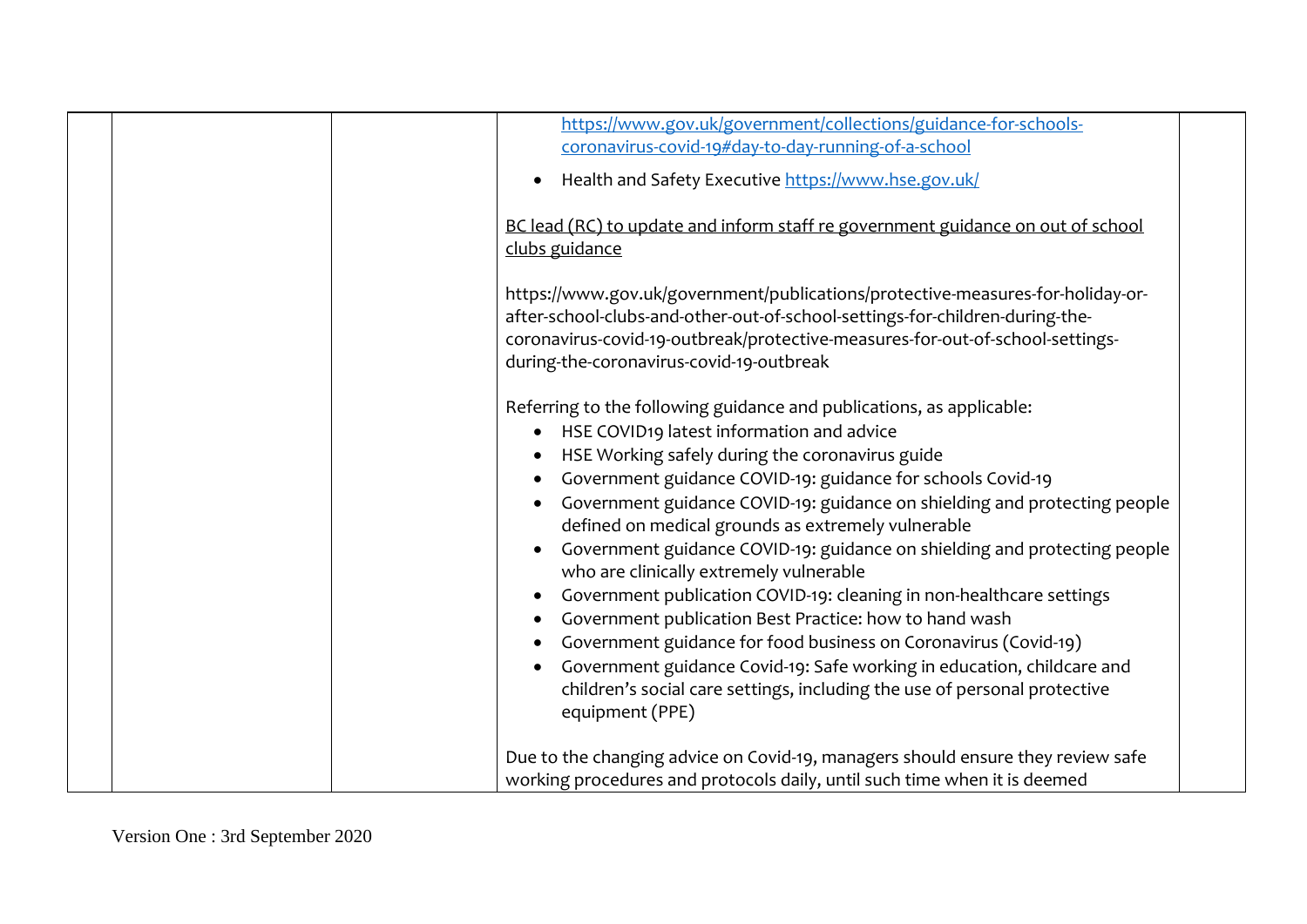| unnecessary.                                                                                                                                                                                                                                                                                                                                                                                 |
|----------------------------------------------------------------------------------------------------------------------------------------------------------------------------------------------------------------------------------------------------------------------------------------------------------------------------------------------------------------------------------------------|
| There is an adequate supply of disposable PPE, as per specific task requirements,<br>and all staff provided with instruction in the correct use and fitment:<br>• Public Health England and NHS YouTube video, Covid-19: putting on and<br>removing personal protective equipment (PPE) - a guide for care homes<br>PPE 'Grab Bags 'will available in both medical rooms and each classroom. |
| PPE provided, as required following specific current guidance for the protection of<br>Covid-19 detail type and standard, as applicable:<br>Disposable half face mask<br>$\bullet$<br>Disposable gloves<br>Disposable aprons<br>Where personal care is to be provided eye protection/surgical face mask<br>Plastic clear visors to protect against spitting                                  |
| All used PPE should be double bagged and disposed of appropriately - store safely<br>and securely for at least 72hrs before disposing via the normal waste stream.                                                                                                                                                                                                                           |
| All staff informed that hands should be washed regularly as per Government<br>guidance.                                                                                                                                                                                                                                                                                                      |
| Pupils regularly reminded, in age appropriate ways, that hands should be regularly<br>washed as per Government guidance. Pupils will wash hands before they enter BC<br>and before they leave to go to class at 8.30am. This will supervised by staff.                                                                                                                                       |
| Signage around school encouraging staff and pupils to maintain good hand hygiene.                                                                                                                                                                                                                                                                                                            |
| School encourages good respiratory hygiene by promoting 'catch it, bin it, kill it'.<br>Posters displayed in prominent areas and toilets.                                                                                                                                                                                                                                                    |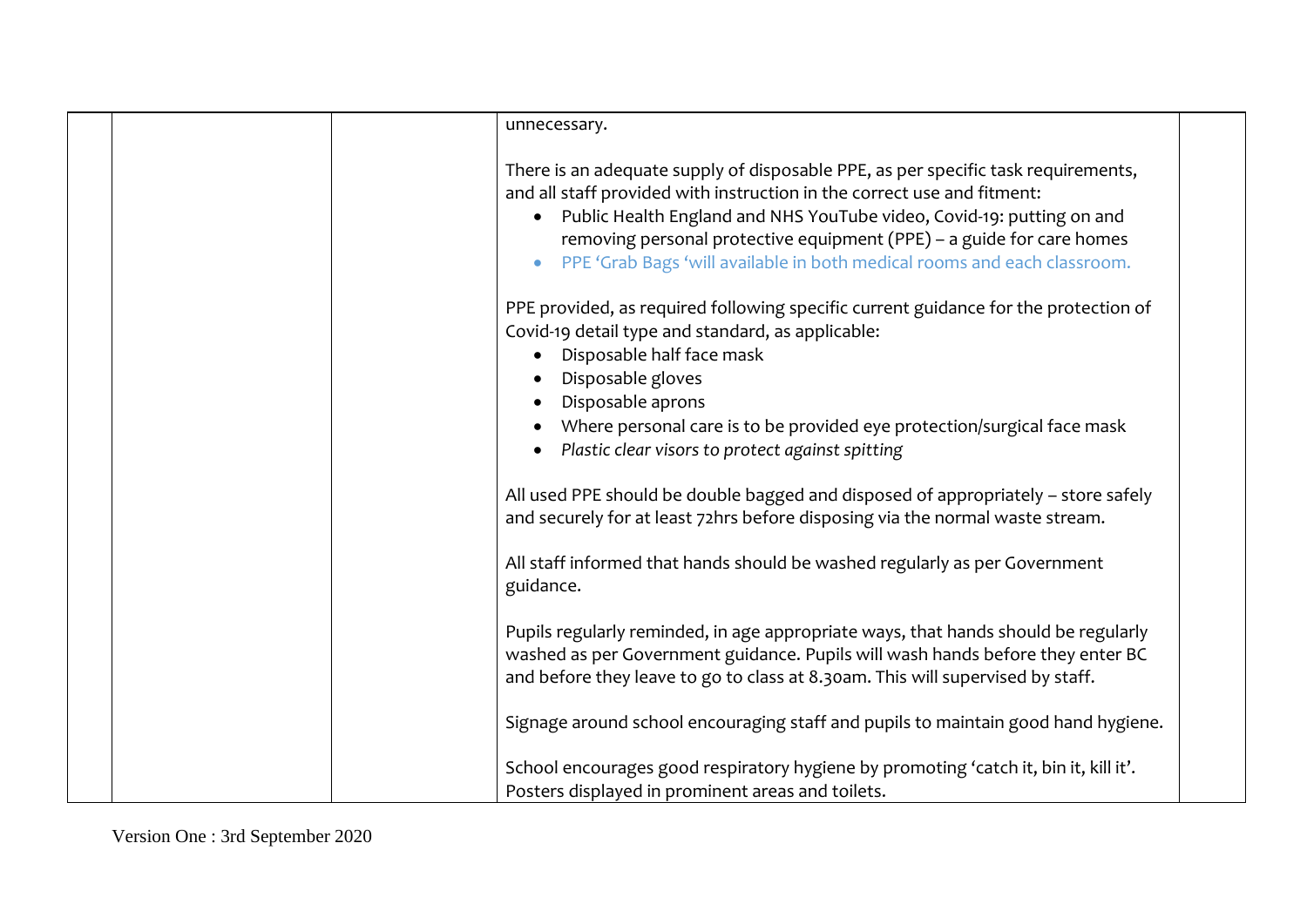|                                                                              |                 | Additional personal storage for change of clothes for staff due to alternative travel<br>getting into work where necessary e.g. cycling, walking, running<br>Parents and Guardians kept informed via email bulletins etc. regarding changes to<br>start finish times and any new local rules regarding drop of and pick up etc.<br>School leaflet created for all families detailing this information -paper<br>copy/website/School App. This leaflet will be regularly revised and updated under a<br>version control protocol. (RC lead on leaflet update) |  |
|------------------------------------------------------------------------------|-----------------|--------------------------------------------------------------------------------------------------------------------------------------------------------------------------------------------------------------------------------------------------------------------------------------------------------------------------------------------------------------------------------------------------------------------------------------------------------------------------------------------------------------------------------------------------------------|--|
|                                                                              |                 | Staff kept informed via email, online meetings etc; Weekly BC meeting at 8.35am to<br>review and evaluate RA. RC to update RA if required and share updated copy with<br>AR.                                                                                                                                                                                                                                                                                                                                                                                 |  |
|                                                                              |                 | Post-incident de-briefing carried out for anyone involved in an incident of suspected<br>contamination, with the aim of providing support and preventing incident<br>recurrence. Further support provided to all staff members affected by the incident.                                                                                                                                                                                                                                                                                                     |  |
|                                                                              |                 | All incidents reported to the Health and Safety Unit as per the school accident and<br>incident reporting procedure using the LCC online accident and incident report form.                                                                                                                                                                                                                                                                                                                                                                                  |  |
|                                                                              |                 | Reference made to HSE guidance for reporting under RIDDOR:<br>HSE RIDDOR reporting of COVID-19                                                                                                                                                                                                                                                                                                                                                                                                                                                               |  |
| Covid-19 virus; Working<br>and teaching within the<br>school environment (BC | Staff<br>Pupils | Staff instructed in the following working practices:<br>Aim to maintain 2m social distancing at all times, where practicable.<br>Limit number of surfaces touched, where possible.<br>$\bullet$                                                                                                                                                                                                                                                                                                                                                              |  |
| Infant Hall)                                                                 | Visitors        | Keep hands away from face as much as possible.<br>Regularly perform appropriate hand washing.                                                                                                                                                                                                                                                                                                                                                                                                                                                                |  |

Version One : 3rd September 2020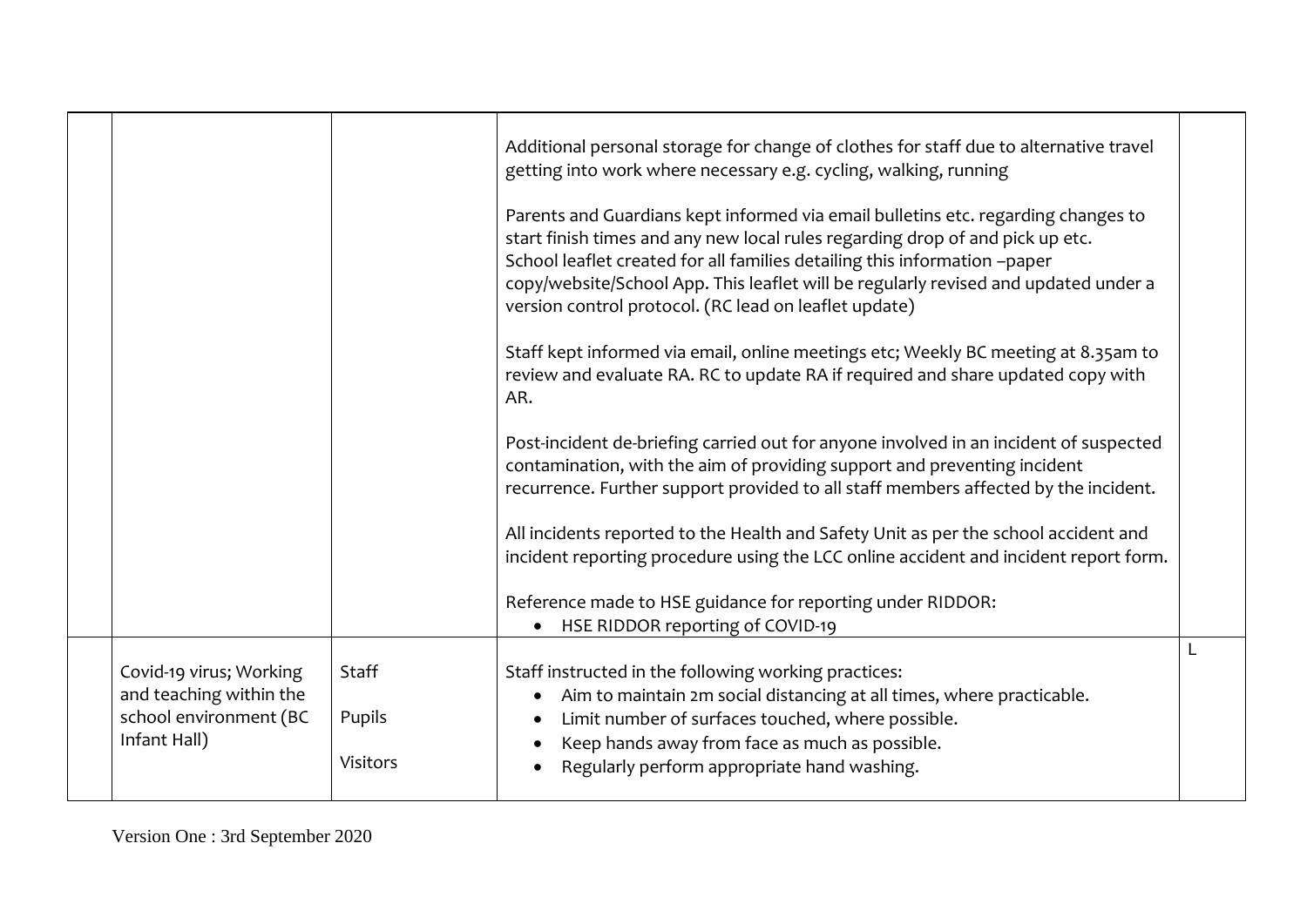|  | Activities planned to make best use of school resources whilst maintaining social         |  |
|--|-------------------------------------------------------------------------------------------|--|
|  | distancing.                                                                               |  |
|  | Activities all set up in advance on tables of children arriving to minimise movement      |  |
|  | and children sit forward facing at tables within school bubble.(side by side)             |  |
|  | Larger equipment: Table tennis etc allocated to a bubble and timetabled on a Rota         |  |
|  | basis to allow 72 hours and deep clean.                                                   |  |
|  | For individual and very frequently used equipment, such as pencils and pens, staff        |  |
|  | and children have their own which are not shared.                                         |  |
|  | BC will have its own resources and equipment that is not shared with other settings       |  |
|  | and groups.                                                                               |  |
|  | All other unnecessary items are removed from area as much as possible.                    |  |
|  | BC activities are well structured, planned and where possible outdoor area is used.       |  |
|  | (Small paved outside area near Nursery - ensure SD between class bubbles is               |  |
|  | maintained).                                                                              |  |
|  |                                                                                           |  |
|  | Children will stay in individual class bubbles and will stay in this assigned group for   |  |
|  | future sessions.                                                                          |  |
|  | As far as possible, we will ensure that these groups do not mix within the setting        |  |
|  | itself.                                                                                   |  |
|  | Pupils regularly reminded to maintain social distancing where possible.                   |  |
|  | Infant Hall windows will be open, where practical, to encourage as much natural           |  |
|  | ventilation as possible.                                                                  |  |
|  | Parents of pupils who attend BC will complete a registration form prior to attending      |  |
|  | and a written and electronic list of children in each group will be retained for at least |  |
|  | 21 days for Test and Track purposes.                                                      |  |
|  | RC will ensure all records of pupil attendance are kept up-to-date, including the         |  |
|  | specific groups and members of staff they have been assigned to. No class bubble          |  |
|  | will be larger than 15.                                                                   |  |
|  | Tables and chairs wiped down at end of each session in prep for tables to be used at      |  |
|  | lunchtime.                                                                                |  |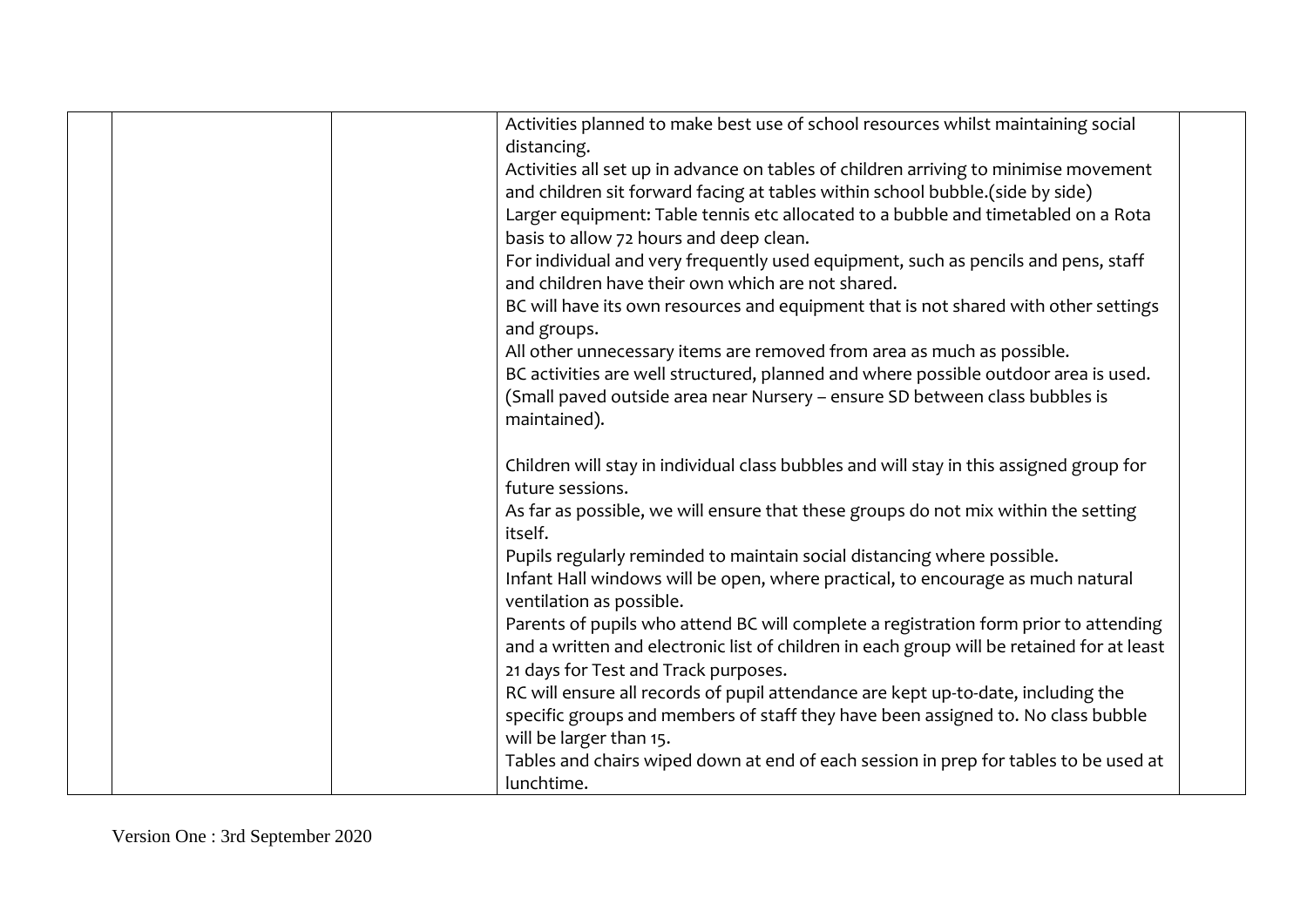|                 |              | All staff to maintain 2m social distancing as much as possible.                                                                                                                                                                                                                                                                       |  |
|-----------------|--------------|---------------------------------------------------------------------------------------------------------------------------------------------------------------------------------------------------------------------------------------------------------------------------------------------------------------------------------------|--|
| Covid-19 virus; | <b>Staff</b> | Drop off in mornings (7.45-8.20am)                                                                                                                                                                                                                                                                                                    |  |
|                 | Pupils       | All parents must have pre- registered a place for their child/children and completed BC<br>registration form. School will confirm by telephone/email that a place is available. (Admin<br>team)                                                                                                                                       |  |
|                 | Parents      | Parents are requested to drop their children off alone i.e. not both parents attending<br>at once. Drop-off through Infant gate and exit through same gate. This gate to be<br>locked at 8.20am.                                                                                                                                      |  |
|                 |              | Parents must wear a face covering as must staff.                                                                                                                                                                                                                                                                                      |  |
|                 |              | Parents are requested not to gather at entrance gates or doors, or enter the site<br>(unless they have a pre-arranged appointment) once their children have entered the<br>school.<br>Parents requested not to gather on the school playground and to maintain social<br>distancing at all times.                                     |  |
|                 |              | Infant entrance door to enter breakfast club will be supervised by BC staff.<br>As parent arrives they will ring the infant doorbell to alert a member of BC<br>staff who will supervise entrance and guide child/children to toilets to wash<br>hands.<br>Clear bright visual plan on clear view for all staff of bubble profiles to |  |
|                 |              | instruct/guide children where to sit.<br>All equipment will be kept within bubble so as no mixing of equipment and<br>cleaned at end of every session by staff.                                                                                                                                                                       |  |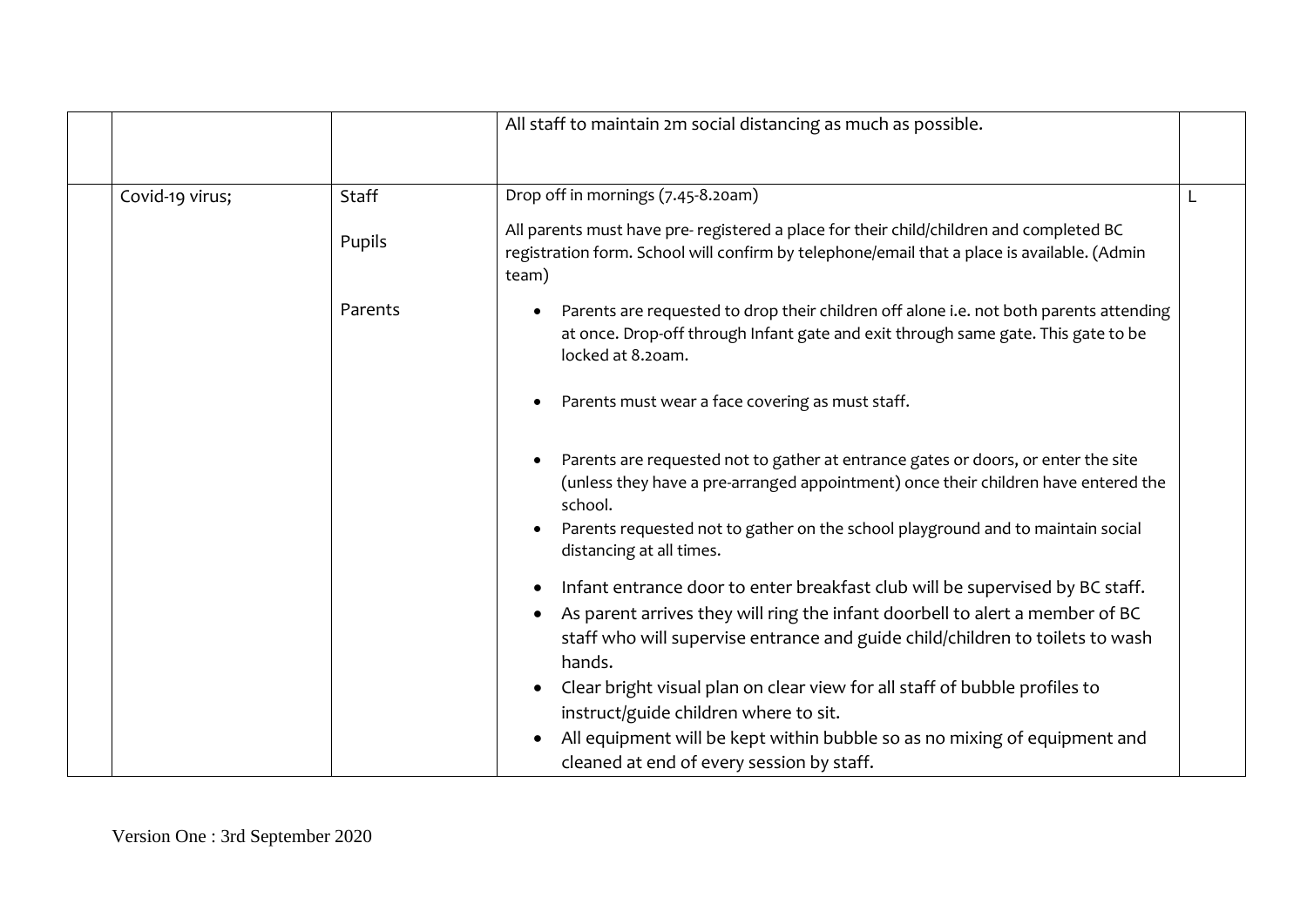|                                        |                             | Parents are not permitted to enter BC.                                                                                                                                                                                                                                                                                                                                                                                                                                                                                                                                                           |  |
|----------------------------------------|-----------------------------|--------------------------------------------------------------------------------------------------------------------------------------------------------------------------------------------------------------------------------------------------------------------------------------------------------------------------------------------------------------------------------------------------------------------------------------------------------------------------------------------------------------------------------------------------------------------------------------------------|--|
| Coved-19 virus; Eating<br>and Drinking | Staff<br>Pupils<br>Visitors | Children to have breakfast brought to them to eliminate queues.<br>Breakfast prepared by one colleague (RD) dressed in approp PPE<br>(gloves/apron/visor): Level 2 food Hygiene qualification.<br>Breakfast put in individual plates/bowls/beaker onto a tray and given by hand to<br>child.<br>All utensils washed in industrial dishwasher at end of session.<br>Tape marking applied to dining room to indicate social distancing in the line if<br>decided that children will get their own breakfast.<br>Dining room tables and chairs will be wiped down at end of breakfast club session. |  |
| Clovis-19 virus; Toileting             | Staff<br>Pupils<br>Visitors | Pupils encouraged to use a tissue or elbow to cough or sneeze and use bins for<br>tissue waste ('catch it, bin it, kill it')<br>Lidded pedal Bins for tissues provided and are emptied throughout the morning.<br>Pupils access the infant toliets. Pupils reminded to SD. Toilets cleaned at end of<br>BC session by additional cleaning staff reday for school use from 8.30am.<br>Pupils firmly and regularly reminded to wash hands after use of toilet.                                                                                                                                     |  |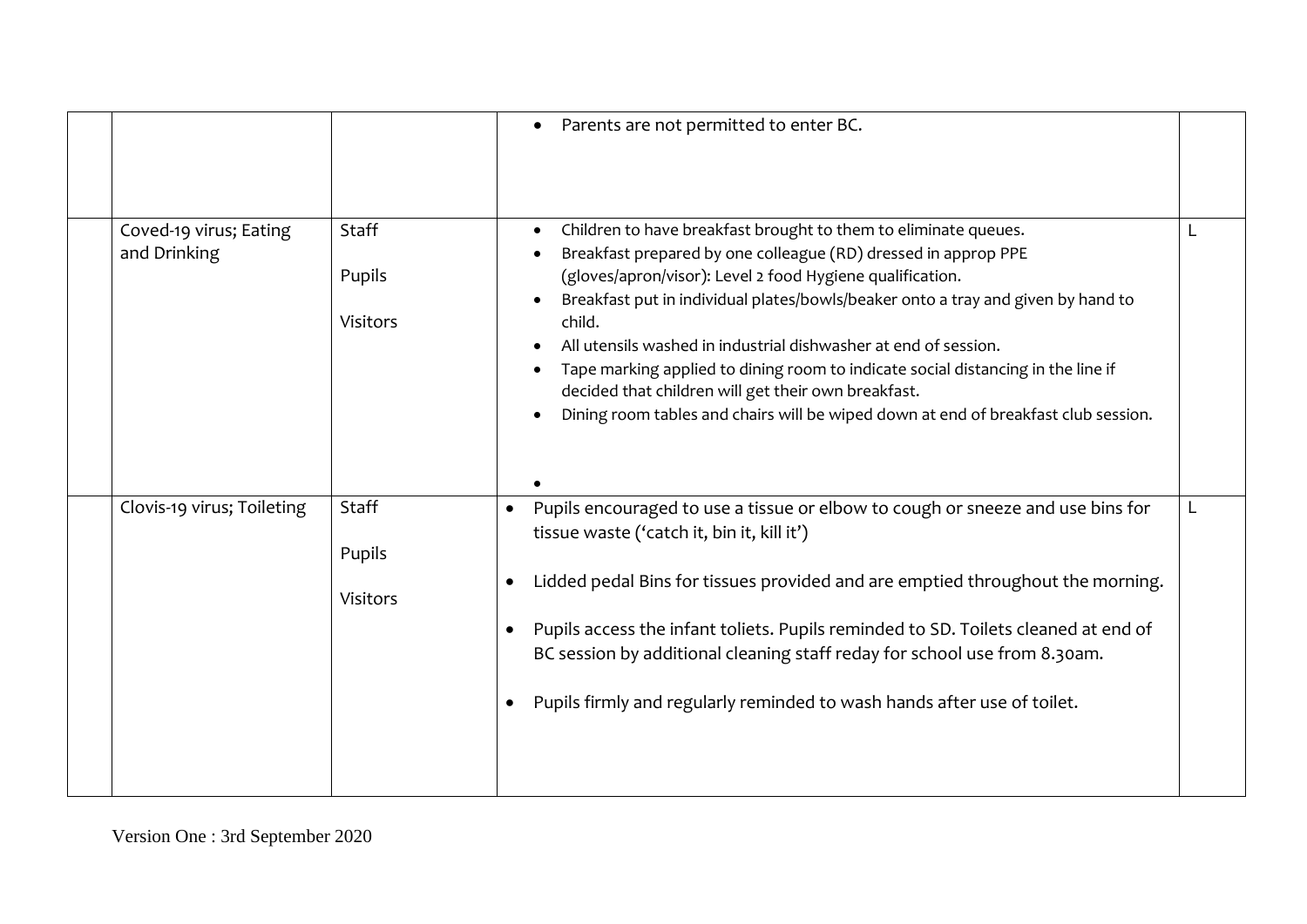| Coved-19 virus; Behaviour | Staff<br>Pupils<br>Parents<br><b>Visitors</b>     | All pupils to follow school adapted Covid Policy behaviour policy (displayed<br>on BC display)<br>All parents and pupils to adhere to social distancing regulations<br>All pupils to stay in bubbles as much as practical and reminded if required,                                                                                                                                                                                                                                                                                                                                                                                                                                                                                                                                                                                                                         |  |
|---------------------------|---------------------------------------------------|-----------------------------------------------------------------------------------------------------------------------------------------------------------------------------------------------------------------------------------------------------------------------------------------------------------------------------------------------------------------------------------------------------------------------------------------------------------------------------------------------------------------------------------------------------------------------------------------------------------------------------------------------------------------------------------------------------------------------------------------------------------------------------------------------------------------------------------------------------------------------------|--|
| Covid-19 virus; Cleaning  | Staff<br>Pupils<br><b>Visitors</b><br>Contractors | All cleaning staff are experienced and have received appropriate training.<br>Any new cleaning products brought on site in response to the current Covid-19<br>pandemic will have a COSHH risk assessment undertaken prior to use.<br>Reference existing school COSHH risk assessment in place<br>Cleaners have appropriate PPE in line with current (and any new) COSHH risk<br>assessments<br>Playground equipment and classroom play equipment wiped down and cleansed at<br>the end of the school day and between activities where possible. Play equipment has<br>been allocated to specific bubbles with no sharing of equipment indoor or outdoor.<br>Cleaning undertaken in line with Government publication COVID-19: cleaning in non-<br>healthcare settings.<br>School will be fully cleaned at the start/finish of each school day. Cleaning rota's in<br>place |  |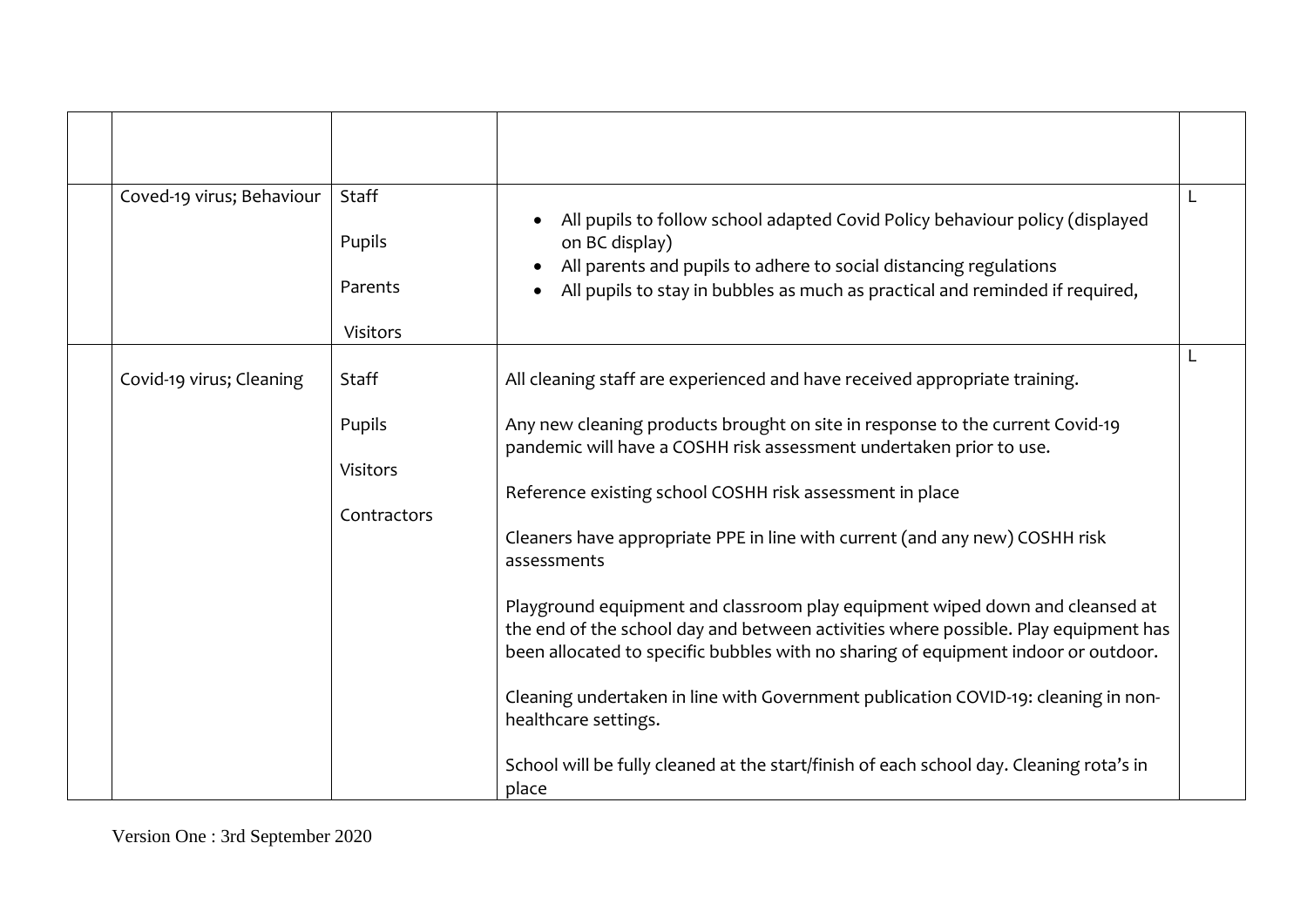|                                                                                        |                 | Cleaners on site throughout the school day and regularly touched items such as door<br>handles, handrails etc. will be regularly wiped down and cleaned.                                                                                                                                         |   |
|----------------------------------------------------------------------------------------|-----------------|--------------------------------------------------------------------------------------------------------------------------------------------------------------------------------------------------------------------------------------------------------------------------------------------------|---|
|                                                                                        |                 | Additional cleaning products are available for use by staff to wipe down frequently<br>used contact surfaces. These will include (amongst other things):                                                                                                                                         |   |
|                                                                                        |                 | Printers/photocopying machines<br>$\bullet$                                                                                                                                                                                                                                                      |   |
|                                                                                        |                 | Lift buttons and door entry keypads                                                                                                                                                                                                                                                              |   |
|                                                                                        |                 | Door, fridge and cabinet handles                                                                                                                                                                                                                                                                 |   |
|                                                                                        |                 | Light switches<br>$\bullet$                                                                                                                                                                                                                                                                      |   |
|                                                                                        |                 | Kitchen surfaces                                                                                                                                                                                                                                                                                 |   |
|                                                                                        |                 | Classrooms where a pupil or staff member has become symptomatic during the<br>school day will be deep cleaned along with other areas the person may have been.<br>This bubble will relocated to another school area (hall) to allow deep clean where<br>possible.                                |   |
|                                                                                        |                 |                                                                                                                                                                                                                                                                                                  | M |
| Covid-19 virus; Pupils and<br>staff who become<br>symptomatic during the<br>school day | Staff<br>Pupils | Pupils and Staff who become symptomatic during the BC will be isolated from the<br>rest of the pupil group and their parents (pupils) will be called to come and collect<br>them. Any staff will symptoms will be sent home to self-isolate. Allocated medical<br>space is the school log cabin. |   |
|                                                                                        | Visitors        | If staff are unable to maintain 2m social distancing from an isolated pupil,                                                                                                                                                                                                                     |   |
|                                                                                        | Contractors     | appropriate PPE should be worn e.g. a surgical face mask.                                                                                                                                                                                                                                        |   |
|                                                                                        |                 | Any areas, items and surfaces the symptomatic person has come into contact with<br>should be thoroughly cleaned as soon as possible.                                                                                                                                                             |   |
|                                                                                        |                 | Symptomatic pupils and staff are advised to engage with Government Track and                                                                                                                                                                                                                     |   |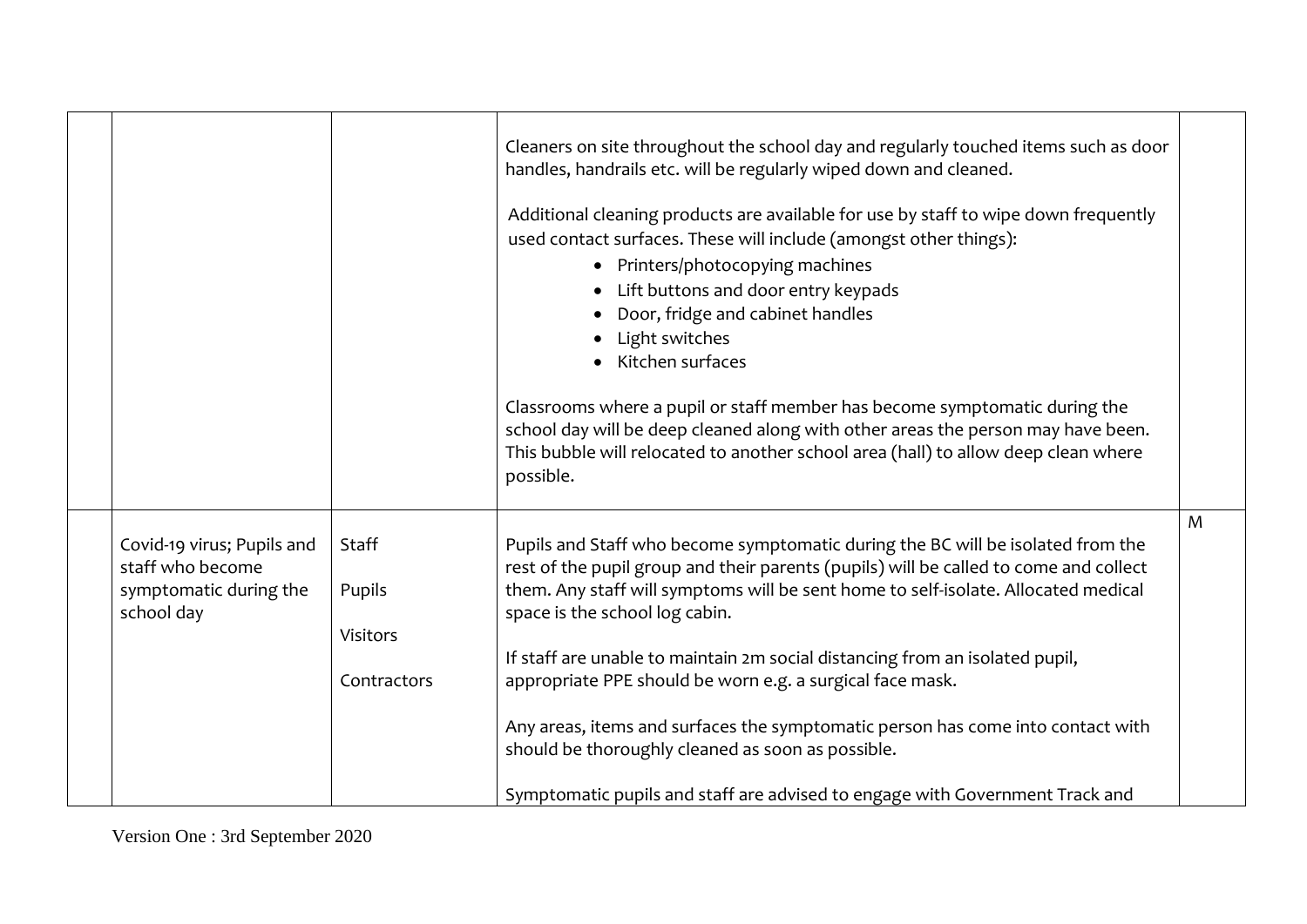| Trace and get tested:<br>If someone tests negative, they feel well and no longer have symptoms<br>similar to coronavirus (COVID-19), they can stop self-isolating. Other members<br>of their household can stop self-isolating.<br>If someone tests positive, they should follow Government guidance and must<br>continue to self-isolate for at least 7 days from the start of their symptoms.<br>The 10-day period starts from the day they first became ill. If they still have a<br>high temperature, they should keep self-isolating until temperature returns<br>to normal.<br>When the child is collected a member of SLT will meet with $p/c$ to explain<br>symptoms and importance of securing a Covid Test for child. A leaflet<br>(Test/Track/Trace) that explains this process will be given to parent. This<br>leaflet includes information on the isolation guidance for whole of<br>family/household .Parent to inform school result of test. If test negative child<br>can return to school if well. If positive track and trace will be triggered.<br>Bubble children and staff will go into a 14 day isolation and book test if<br>symptomatic. |
|-------------------------------------------------------------------------------------------------------------------------------------------------------------------------------------------------------------------------------------------------------------------------------------------------------------------------------------------------------------------------------------------------------------------------------------------------------------------------------------------------------------------------------------------------------------------------------------------------------------------------------------------------------------------------------------------------------------------------------------------------------------------------------------------------------------------------------------------------------------------------------------------------------------------------------------------------------------------------------------------------------------------------------------------------------------------------------------------------------------------------------------------------------------------|
| The school understands how to contact the local Public Health England Health<br>Protection Team in the event of a positive test result for a member of staff or pupil:<br>https://www.gov.uk/guidance/contacts-phe-health-protection-teams. The Health<br>Protection Team will provide the specific advice and guidance the school is to follow<br>in the event of a positive test result.                                                                                                                                                                                                                                                                                                                                                                                                                                                                                                                                                                                                                                                                                                                                                                        |
| If necessary a 'bubble' will be sent home and advised to isolate in line with guidance.                                                                                                                                                                                                                                                                                                                                                                                                                                                                                                                                                                                                                                                                                                                                                                                                                                                                                                                                                                                                                                                                           |

**Risk Level**: **High**: Accident likely with possibility of serious injury or loss **Medium**: Possibility of accident occurring causing minor injury or loss **Low**: Accident unlikely with control measures in place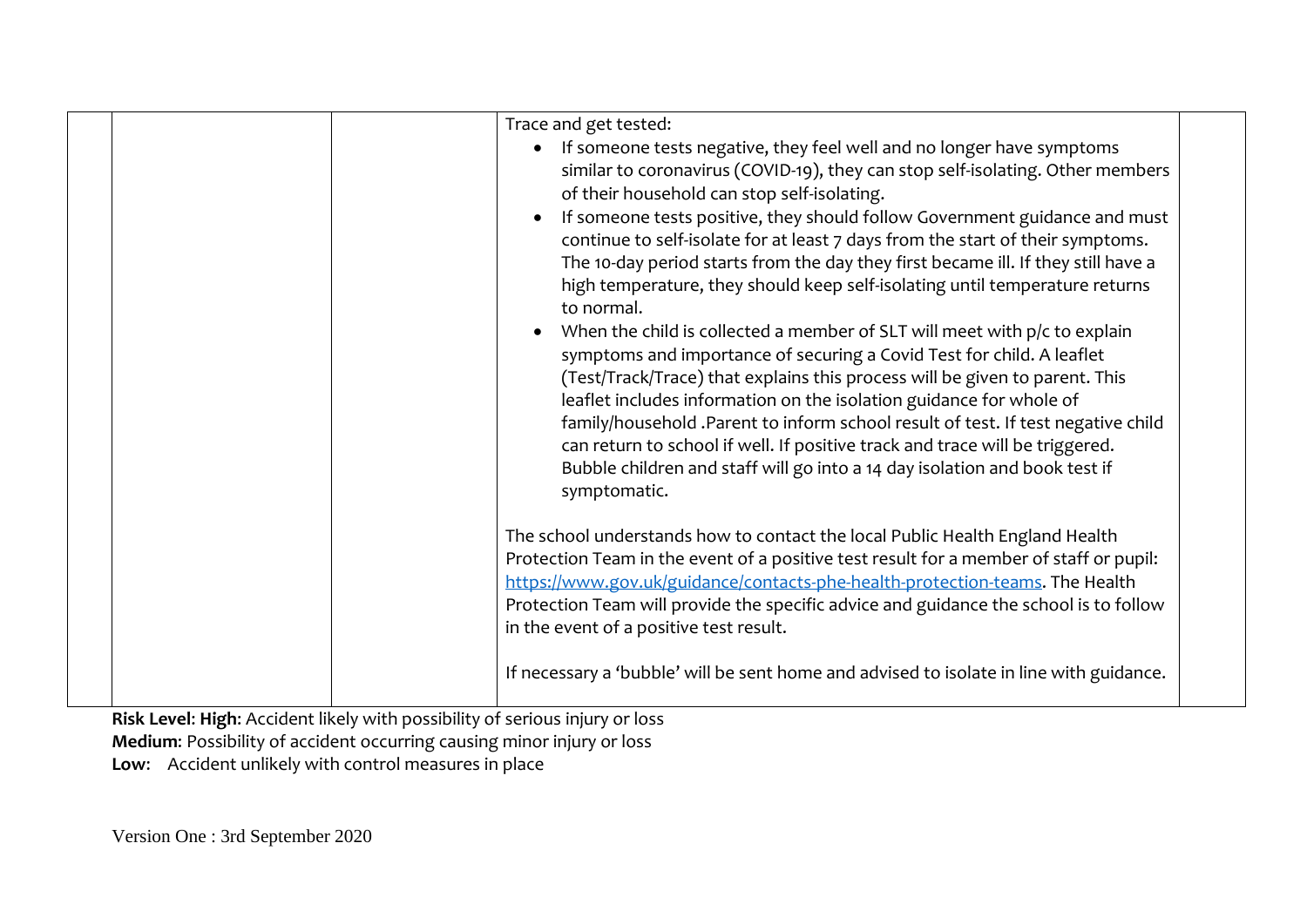| D                  | Controls<br>(Ser N° to correspond with Hazard Ser N°) | To be completed by the Manager<br>E |                |                                         |                                           |
|--------------------|-------------------------------------------------------|-------------------------------------|----------------|-----------------------------------------|-------------------------------------------|
| Ser<br>$N^{\rm o}$ | <b>Additional Controls Required</b>                   | <b>Action to be Taken</b>           | <b>By Whom</b> | <b>Target</b><br><b>Completion Date</b> | <b>Task Completed</b><br>(Signed & Dated) |
| $\mathbf 1$        |                                                       |                                     |                |                                         |                                           |
|                    |                                                       |                                     |                |                                         |                                           |
|                    |                                                       |                                     |                |                                         |                                           |
|                    |                                                       |                                     |                |                                         |                                           |
|                    |                                                       |                                     |                |                                         |                                           |
|                    |                                                       |                                     |                |                                         |                                           |
|                    |                                                       |                                     |                |                                         |                                           |
|                    |                                                       |                                     |                |                                         |                                           |
|                    |                                                       |                                     |                |                                         |                                           |
|                    |                                                       |                                     |                |                                         |                                           |

| Once additional controls are implemented, what will the overall<br>risk level be: |      |        | Risk assessment signed off by: |            |
|-----------------------------------------------------------------------------------|------|--------|--------------------------------|------------|
|                                                                                   |      |        |                                | Signature: |
|                                                                                   | High | Medium | Low                            |            |

Version One : 3rd September 2020